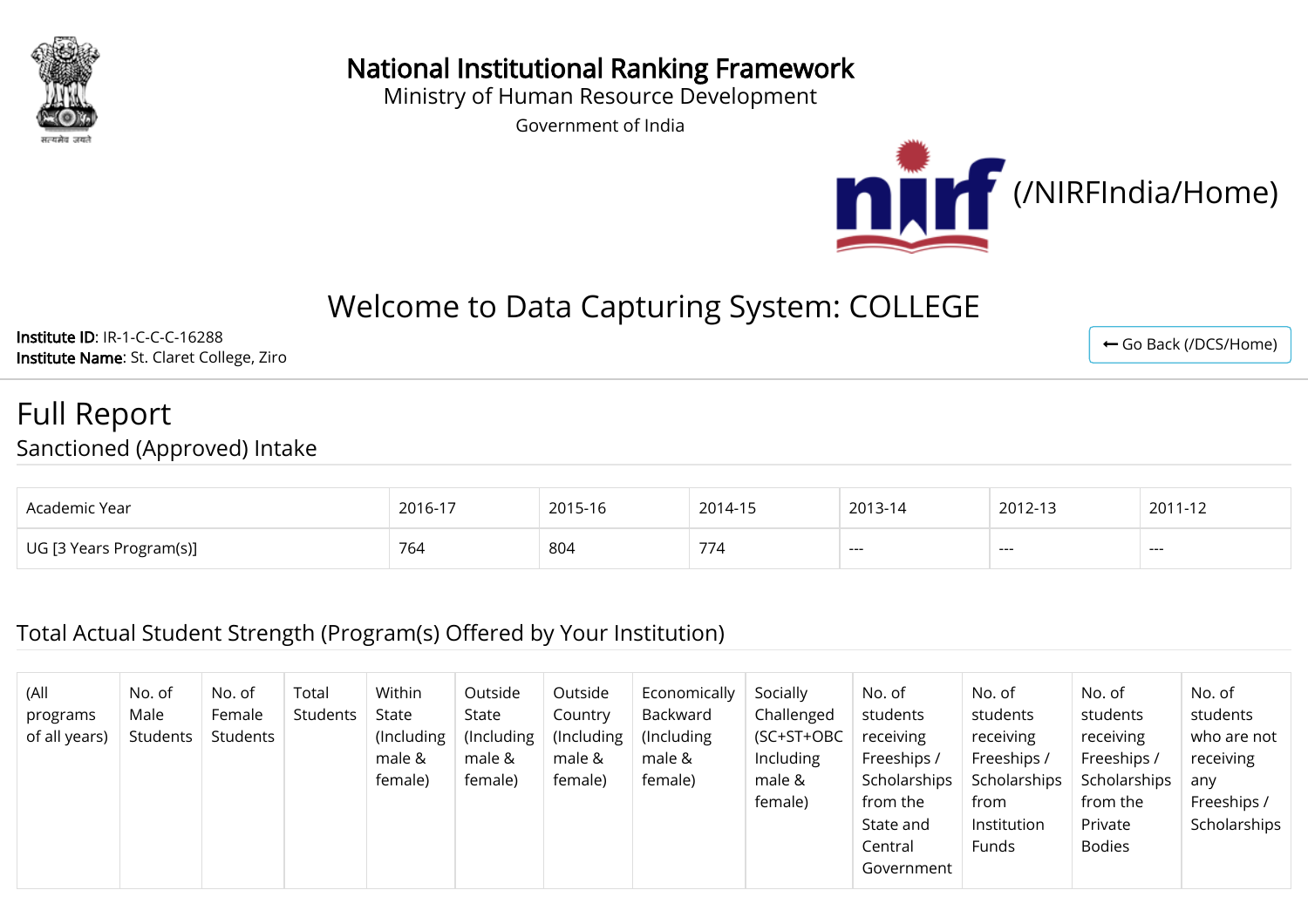| (All<br>programs<br>of all years) | No. of<br>Male<br>Students | No. of<br>Female<br>Students | Total<br>Students | Within<br>State<br>(Including<br>male &<br>female) | Outside<br>State<br>(Including<br>male &<br>female) | Outside<br>Country<br>(Including<br>male &<br>female) | Economically<br>Backward<br>(Including<br>male &<br>female) | Socially<br>Challenged<br>(SC+ST+OBC<br>Including<br>male &<br>female) | No. of<br>students<br>receiving<br>Freeships /<br>Scholarships<br>from the<br>State and<br>Central<br>Government | No. of<br>students<br>receiving<br>Freeships /<br>Scholarships<br>from<br>Institution<br>Funds | No. of<br>students<br>receiving<br>Freeships /<br>Scholarships<br>from the<br>Private<br><b>Bodies</b> | No. of<br>students<br>who are not<br>receiving<br>any<br>Freeships /<br>Scholarships |
|-----------------------------------|----------------------------|------------------------------|-------------------|----------------------------------------------------|-----------------------------------------------------|-------------------------------------------------------|-------------------------------------------------------------|------------------------------------------------------------------------|------------------------------------------------------------------------------------------------------------------|------------------------------------------------------------------------------------------------|--------------------------------------------------------------------------------------------------------|--------------------------------------------------------------------------------------|
| UG [3 Years<br>Program(s)]        | 335                        | 457                          | 792               | 762                                                | 30                                                  | 0                                                     | 762                                                         | $\mathbf 0$                                                            | 675                                                                                                              | 23                                                                                             | 64                                                                                                     | $\mathbf 0$                                                                          |

## Placement & Higher Studies

| Academic<br>Year | No. of first year<br>No. of first year<br>students intake in<br>students admitted<br>in the year<br>the year |     | No. of students<br>Academic<br>Year<br>admitted through<br>Lateral entry |  | No. of students<br>Academic<br>Year<br>graduating in<br>minimum stipulated<br>time |     | No. of<br>students<br>placed | Median salary of<br>placed<br>graduates (Amount<br>in Rs.) | No. of<br>students<br>selected for<br><b>Higher Studies</b> |  |  |  |  |
|------------------|--------------------------------------------------------------------------------------------------------------|-----|--------------------------------------------------------------------------|--|------------------------------------------------------------------------------------|-----|------------------------------|------------------------------------------------------------|-------------------------------------------------------------|--|--|--|--|
| $(2012-13)$      | 226                                                                                                          | 226 | $(2013-14)$ 0                                                            |  | $(2014-15)$                                                                        | 70  | 0                            | 0 (Zero)                                                   | 39                                                          |  |  |  |  |
| $(2013-14)$      | 305                                                                                                          | 305 | $(2014-15)$ 0                                                            |  | $(2015-16)$                                                                        | 113 | 0                            | 0 (Zero)                                                   | 68                                                          |  |  |  |  |
| $(2014-15)$      | 774                                                                                                          | 325 | $(2015-16)$ 0                                                            |  | $(2016-17)$                                                                        | 168 | 0                            | 0 (Zero)                                                   | 109                                                         |  |  |  |  |

## Financial Resources: Utilised Amount for the Capital & Operational expenditure for previous 3 years

| $- \cdot$<br>Finan<br>-- | $\neg$ $\neg$ $\neg$<br>n-<br>ΖU<br>$\cdot$ | $\sim$ $\sim$<br>7 U L<br>. | 20 <sup>1</sup><br>$\mathbf{1}$<br>, , , |
|--------------------------|---------------------------------------------|-----------------------------|------------------------------------------|
|--------------------------|---------------------------------------------|-----------------------------|------------------------------------------|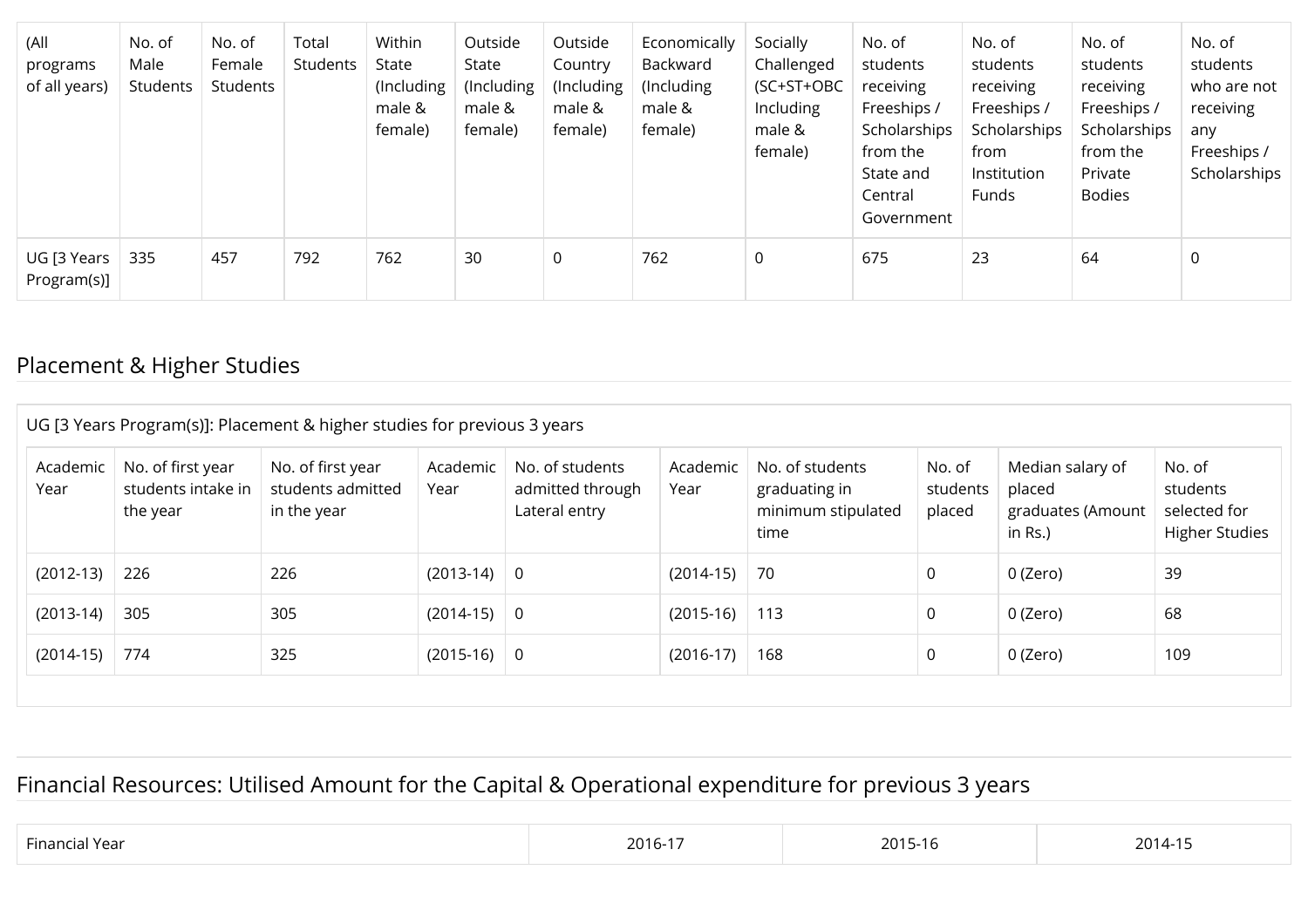| Financial Year                                                                                                                                      | Utiliged Amount                               | Utiliged Anfount                             | Utiliged Ambount                                |  |
|-----------------------------------------------------------------------------------------------------------------------------------------------------|-----------------------------------------------|----------------------------------------------|-------------------------------------------------|--|
| Annual Capital Expenditure on Academic Activities and Resources (excluding expenditure on buildings)                                                |                                               |                                              |                                                 |  |
| Library                                                                                                                                             | 56526 (FWEISSRGHOENWOLSIX)                    | 84482 (ElethlisteduAFTOOUTEight<br>Two)      | 559517 (Livesde Annountye One<br>Seven)         |  |
|                                                                                                                                                     |                                               |                                              |                                                 |  |
| New Equipment for Laboratories                                                                                                                      | 484200 (Four Eight Four Two<br>Zero Zero)     | 57607 (Five Seven Six Zero<br>Seven)         | 1644959 (One Six Four Four Nine<br>Five Nine)   |  |
| <b>Engineering Workshops</b>                                                                                                                        | 0 (Zero)                                      | 0 (Zero)                                     | 0 (Zero)                                        |  |
| Studios                                                                                                                                             | 88565 (Eight Eight Five Six Five)             | 67800 (Six Seven Eight Zero<br>Zero)         | 398750 (Three Nine Eight Seven<br>Five Zero)    |  |
| Other expenditure on creation of Capital Assets (excluding<br>expenditure on Land and Building)                                                     | 786556 (Seven Eight Six Five Five<br>Six)     | 247870 (Two Four Seven Eight<br>Seven Zero)  | 2530229 (Two Five Three Zero<br>Two Two Nine)   |  |
| <b>Annual Operational Expenditure</b>                                                                                                               |                                               |                                              |                                                 |  |
| Salaries (Teaching and Non Teaching staff)                                                                                                          | 7610010 (Seven Six One Zero<br>Zero One Zero) | 6292725 (Six Two Nine Two<br>Seven Two Five) | 5402288 (Five Four Zero Two<br>Two Eight Eight) |  |
| Maintenance of Academic Infrastructure or consumables, other<br>running expenditures etc. (excluding maintenance of hostels and<br>allied services) | 642797 (Six Four Two Seven<br>Nine Seven)     | 960368 (Nine Six Zero Three Six<br>Eight)    | 1809154 (One Eight Zero Nine<br>One Five Four)  |  |
| Seminars/Conferences/Workshops                                                                                                                      | 289139 (Two Eight Nine One<br>Three Nine)     | 246006 (Two Four Six Zero Zero<br>Six)       | 57876 (Five Seven Eight Seven<br>Six)           |  |

# PCS Facilties: Facilities of physically challenged students

| 1. Do your institution buildings have Lifts/Ramps?                                                                                                               | No                        |
|------------------------------------------------------------------------------------------------------------------------------------------------------------------|---------------------------|
| $\mid$ 2. Do your institution have provision for walking aids, includingwheelchairs and transportation from one building to another for handicapped<br>students? | Yes, in all the buildings |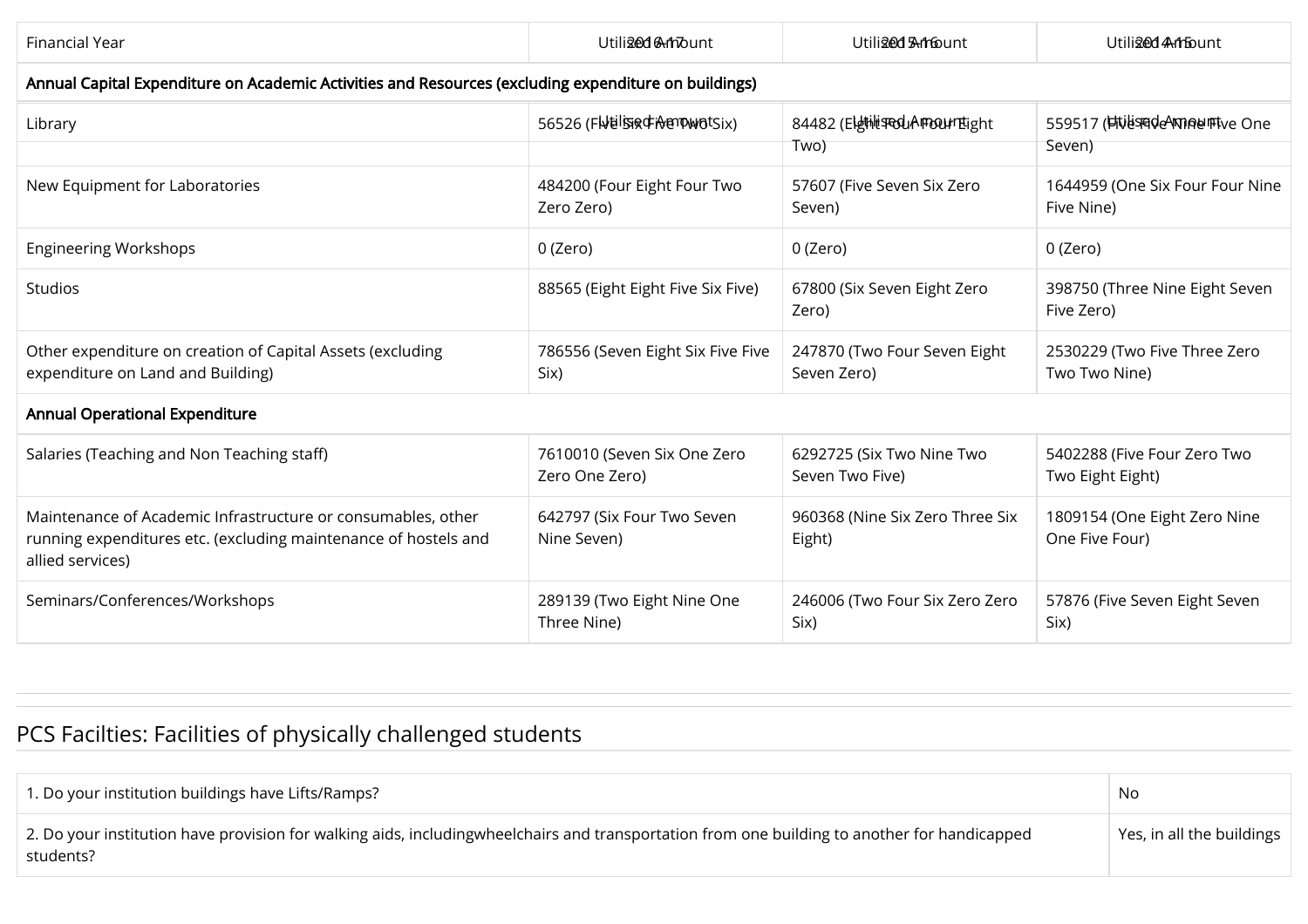## Faculty Details

| Srno           | Name                                   | Age | Designation            | Gender | Qualification | Experience (In<br>Months) | Is Associated<br>Last Year | Currently working with<br>institution? | Joining<br>Date     | Leaving<br>Date     | Association<br>type    |
|----------------|----------------------------------------|-----|------------------------|--------|---------------|---------------------------|----------------------------|----------------------------------------|---------------------|---------------------|------------------------|
| $\overline{1}$ | <b>ANGI NOMASAY</b><br><b>YOBIN</b>    | 24  | Assistant<br>Professor | Female | <b>NET</b>    |                           | No                         | Yes                                    | $01 - 07 -$<br>2017 | $---$               | Regular                |
| $\overline{2}$ | <b>ASHA NANDING</b>                    | 29  | Assistant<br>Professor | Female | <b>NET</b>    | 23                        | Yes                        | Yes                                    | $01 - 08 -$<br>2016 | $\sim$ $\sim$       | Regular                |
| $\mathbf{3}$   | <b>BHABOKLANG</b><br><b>SOHKHLET</b>   | 33  | Assistant<br>Professor | Male   | <b>NET</b>    | 108                       | Yes                        | Yes                                    | $01 - 09 -$<br>2008 | $---$               | Regular                |
| $\overline{4}$ | <b>CHOW KHANSENG</b><br><b>MANANG</b>  | 28  | Assistant<br>Professor | Male   | <b>SLET</b>   | $\mathbf 1$               | No                         | Yes                                    | $01-09-$<br>2017    | $---$               | Regular                |
| 5              | <b>DANI LALYANG</b>                    | 35  | Assistant<br>Professor | Male   | <b>NET</b>    | 132                       | Yes                        | Yes                                    | $01 - 07 -$<br>2006 | $\overline{a}$      | Regular                |
| 6              | <b>DANI YAMI</b>                       | 26  | Assistant<br>Professor | Female | <b>SLET</b>   | 23                        | Yes                        | Yes                                    | $01 - 09 -$<br>2015 | $\sim$ $\sim$       | Regular                |
| $\overline{7}$ | <b>DEBOJIT GOGOI</b>                   | 25  | Assistant<br>Professor | Male   | <b>SLET</b>   | $\mathbf{1}$              | No                         | Yes                                    | $01-07-$<br>2017    | $\sim$ $\sim$       | Regular                |
| 8              | DIBYAJYOTI SARMAH                      | 28  | Assistant<br>Professor | Male   | M.A           | 12                        | Yes                        | Yes                                    | $01-07-$<br>2016    | $\qquad \qquad - -$ | Adhoc /<br>Contractual |
| 9              | <b>FULLSTARWELL L</b><br><b>SOHTUN</b> | 30  | Assistant<br>Professor | Male   | M.A           | 12                        | Yes                        | Yes                                    | $01-07-$<br>2016    | $\qquad \qquad - -$ | Adhoc /<br>Contractual |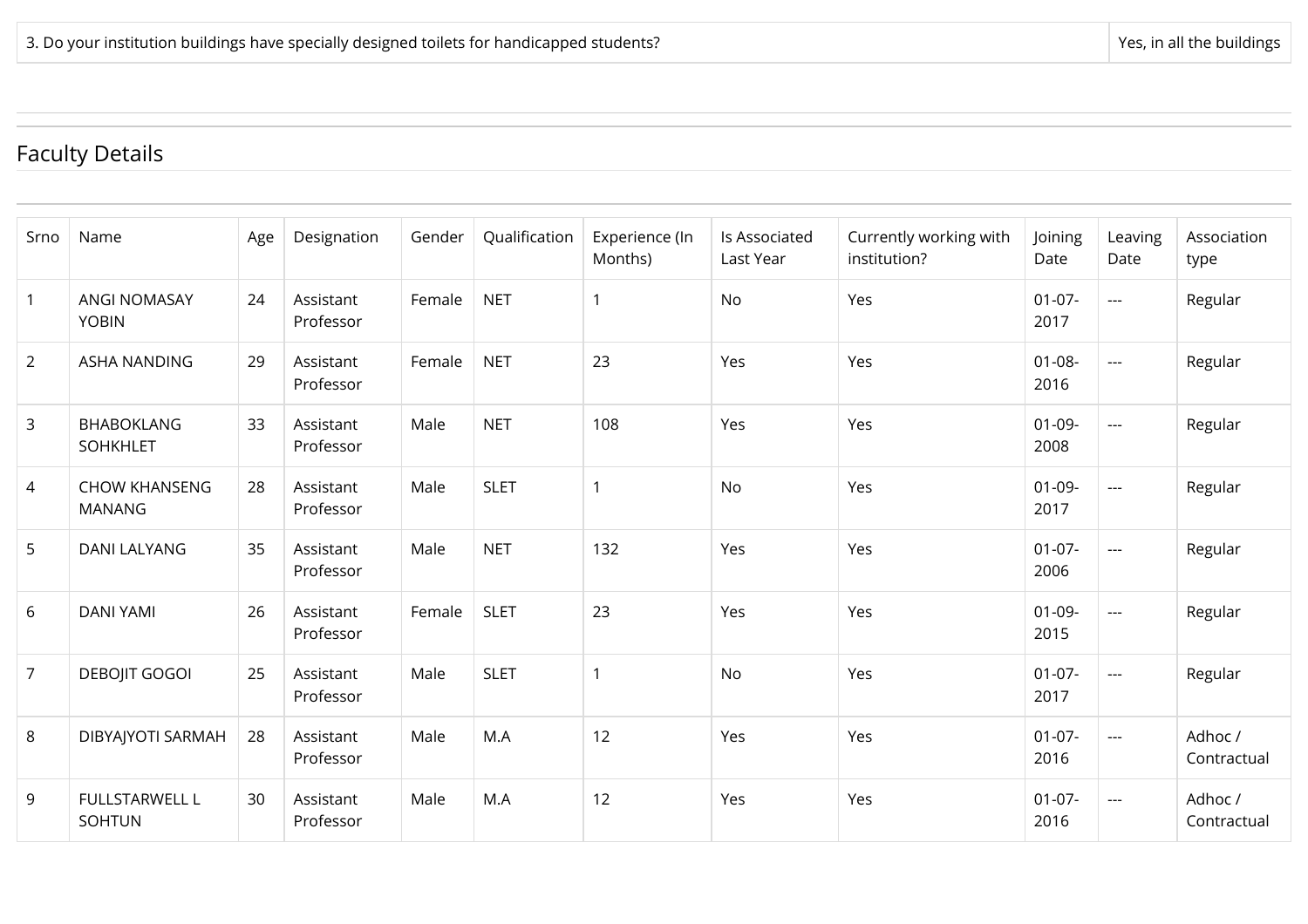| 10 | <b>HENNI RINA</b>          | 28 | Assistant<br>Professor | Male   | M.A         | 43           | Yes | Yes | $01 - 01 -$<br>2014 | $---$                                    | Adhoc /<br>Contractual |
|----|----------------------------|----|------------------------|--------|-------------|--------------|-----|-----|---------------------|------------------------------------------|------------------------|
| 11 | <b>JEREMIAH MODI</b>       | 32 | Assistant<br>Professor | Male   | M. Phil     | 43           | Yes | Yes | $01 - 01 -$<br>2014 | $\qquad \qquad - -$                      | Regular                |
| 12 | <b>JUNU ELAPRA</b>         | 24 | Assistant<br>Professor | Female | M.A         | 1            | No  | Yes | $01-07-$<br>2017    | $\scriptstyle\cdots$                     | Adhoc /<br>Contractual |
| 13 | MILLO YASUNG               | 28 | Assistant<br>Professor | Female | M.COM       | $\mathbf{1}$ | No  | Yes | $01-07-$<br>2017    | $\overline{a}$                           | Adhoc /<br>Contractual |
| 14 | <b>MUDANG TUNYA</b>        | 29 | Assistant<br>Professor | Female | M.A         | 69           | Yes | Yes | $01 - 10 -$<br>2011 | $\sim$ $\sim$                            | Adhoc /<br>Contractual |
| 15 | REAMMY MEGA                | 30 | Assistant<br>Professor | Male   | <b>NET</b>  | 19           | Yes | Yes | $01 - 01 -$<br>2016 | $\hspace{0.05cm} \ldots \hspace{0.05cm}$ | Regular                |
| 16 | RIGGON NYICYOR             | 30 | Assistant<br>Professor | Male   | Ph.D        | 1            | No  | Yes | $01-07-$<br>2017    | $\scriptstyle\cdots$                     | Regular                |
| 17 | <b>ROJENN</b><br>WAHENGBAM | 35 | Assistant<br>Professor | Male   | M. Phil     | 18           | Yes | Yes | $01 - 02 -$<br>2016 | $\overline{\phantom{a}}$                 | Regular                |
| 18 | <b>RUBU RILLUNG</b>        | 26 | Assistant<br>Professor | Female | M.COM       | 12           | Yes | Yes | $01-07-$<br>2016    | $\sim$ $\sim$                            | Adhoc /<br>Contractual |
| 19 | SANGEETA MAGAR             | 25 | Assistant<br>Professor | Female | M.A         | 19           | Yes | Yes | $01 - 01 -$<br>2016 | $\hspace{0.05cm} \ldots$                 | Adhoc /<br>Contractual |
| 20 | SHINY GEORGE               | 41 | Assistant<br>Professor | Female | M.A         | 24           | Yes | Yes | $01-07-$<br>2015    | $\hspace{0.05cm} \dashrightarrow$        | Regular                |
| 21 | SONAM S SHAH               | 24 | Assistant<br>Professor | Female | M.A         | 12           | Yes | Yes | $01-07-$<br>2016    | $\mathbb{H} \to \mathbb{H}$              | Adhoc /<br>Contractual |
| 22 | SONISHA R SYIEM            | 38 | Assistant<br>Professor | Female | <b>NET</b>  | 144          | Yes | Yes | $01-07-$<br>2005    | $\scriptstyle \cdots$                    | Regular                |
| 23 | SUNDRU KECHE               | 26 | Assistant<br>Professor | Male   | <b>SLET</b> | 12           | Yes | Yes | $01-07-$<br>2016    | $\hspace{0.05cm} \ldots$                 | Regular                |